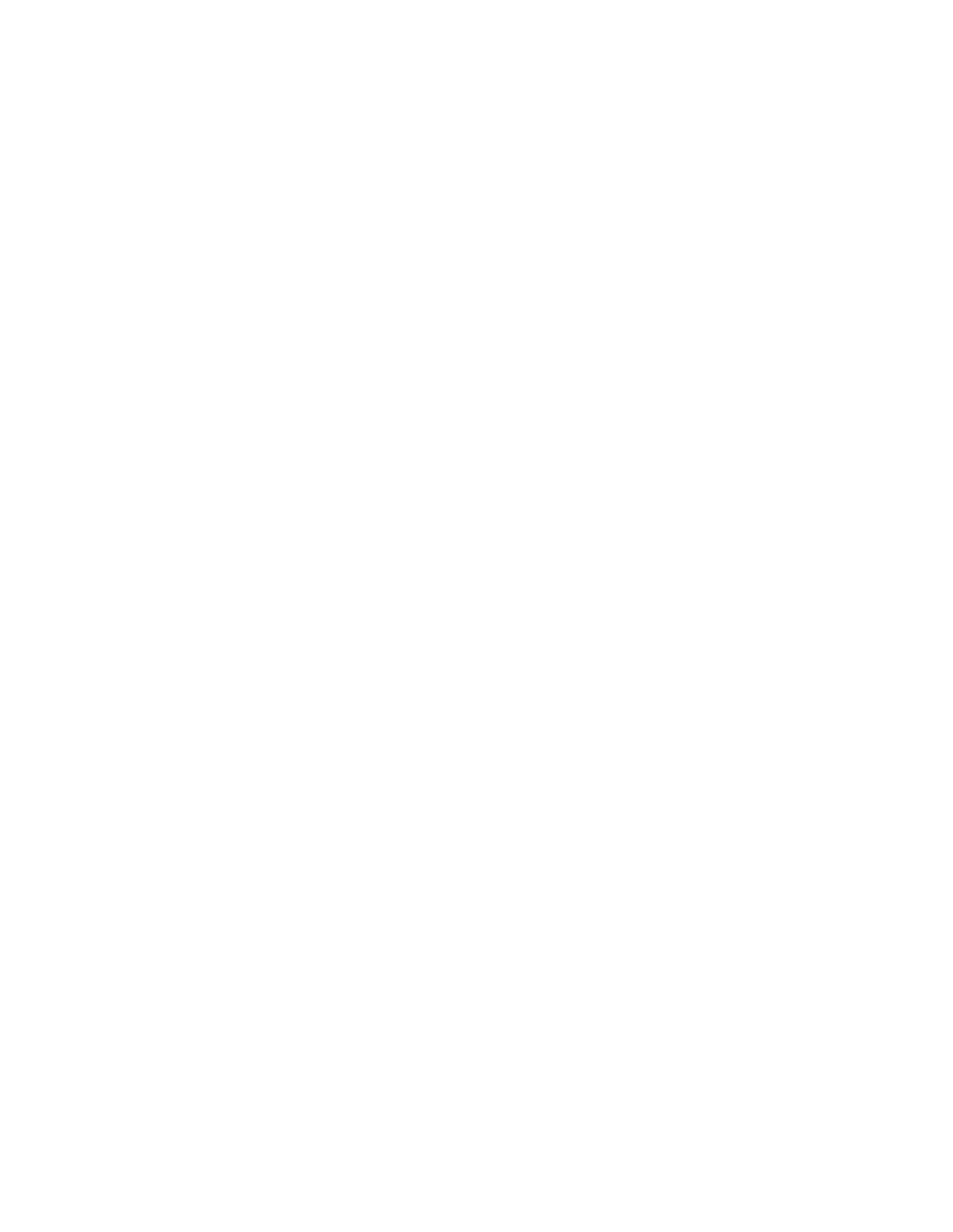## **INTERNATIONAL BANK FOR RECONSTRUCTION AND DEVELOPMENT**

Report from the Executive Directors to the Board of Governors

## **Appointment of Members of the Development Committee Amendment of Board of Governors Resolution No. 294**

The Board of Governors Resolution that established the Development Committee provides that members of the Committee are appointed for two year terms by each government that appoints an Executive Director and by each group of governments that elects an Executive Director, alternating between the Bank and the Fund every two years.<sup>1</sup> In addition, with respect to administrative costs, the Resolution provides for the Bank and the Fund to make financial appropriations in equal proportions.2

With the recent governance reforms in the Bank and the Fund, the Bank Board now has one more chair than the Fund Board.

Therefore, the Executive Directors of the Bank propose, to ensure the fullest participation by member governments in the Development Committee, that the Board of Governors approves an amendment to Resolution No. 294 to provide that appointment of Development Committee members every two years shall be based on the larger of the two Executive Boards, and to the extent the Boards correspond in size, to have a rotation system (as is presently the case). In addition, the amendment to Resolution No. 294 would provide that the proportions of the costs for carrying out the work of the Development Committee (the financial appropriations) between the Bank and the Fund would be determined jointly by the President of the Bank and the Managing Director of the Fund from time to time therefore allowing for an envisioned substantial reduction in the Fund's proportionate contribution.

A parallel proposal has been approved by the Executive Directors of the Fund and is being considered by the Governors of the Fund.

 $\overline{a}$ 

<sup>1</sup> Bank Board of Governors Resolution No. 294, dated October 2, 1974, as amended by Resolution No. 479, dated April 23, 1993, paragraphs 1(c) and (d).

<sup>2</sup> Bank Board of Governors Resolution No. 294, dated October 2, 1974, as amended by Resolution No. 479, dated April 23, 1993, paragraph 6.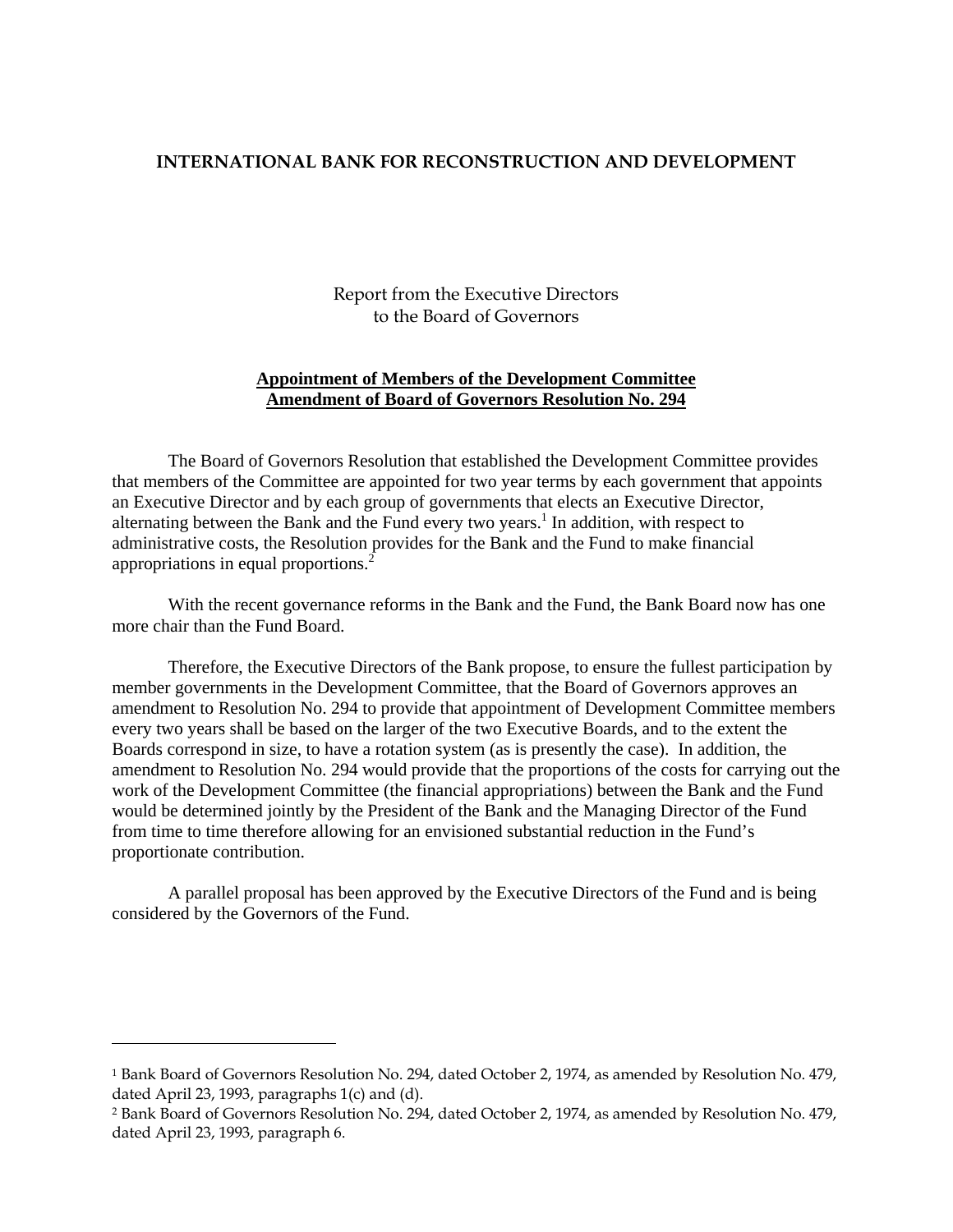# **INTERNATIONAL BANK FOR RECONSTRUCTION AND DEVELOPMENT**

(DRAFT)

Resolution No.

### **Amendment of Board of Governors Resolution No. 294**

### **RESOLVED THAT:**

1. Resolution No. 294 on the Establishment of Joint Ministerial Committee of the Boards of Governors of the Bank and the Fund on the Transfer of Real Resources to Developing Countries (the "Development Committee"), is amended as follows:

a. Paragraph 1(c) is amended to read as follows:

"(c) The members of the Development Committee shall be appointed for successive periods of two years by the members of the Bank or the members of the Fund, with the appointments to be made by the members of the institution that has the larger number of executive directors or, if the number of executive directors at the Bank and the Fund is the same, by the members of the institution that did not appoint the previous members of the Development Committee."

b. Paragraph 6 is amended to read as follows:

"The Bank and the Fund shall make such financial appropriations, in proportions as determined jointly by the President of the Bank and the Managing Director of the Fund from time to time, as are necessary for carrying out the work of the Development Committee."